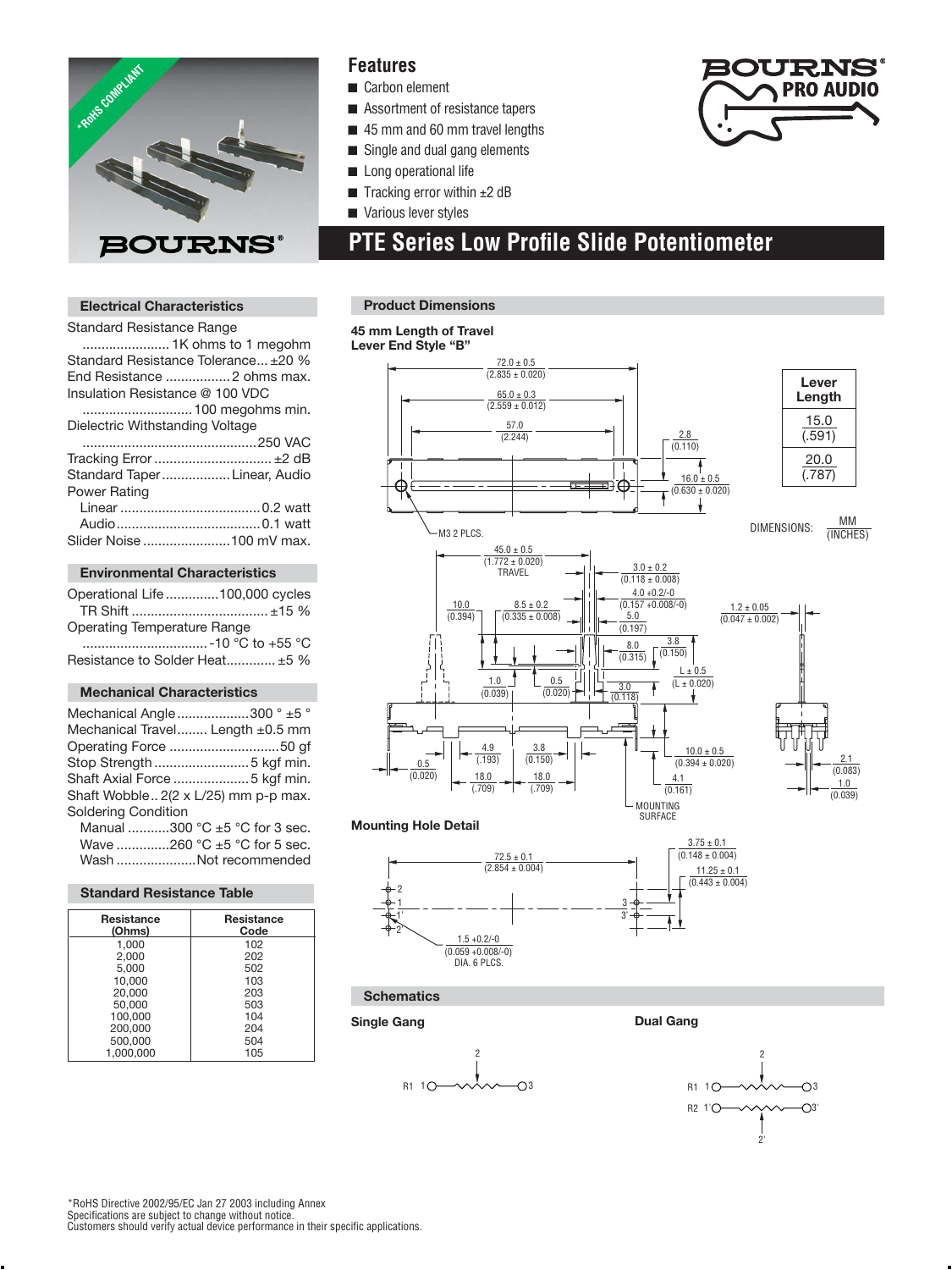## **Applications**

- Mixing consoles
- Drum machines
- Keyboards and synthesizers
- Equalizers

## **PTE Series Low Profile Slide Potentiometer**

## **BOURNS®**



20

30

40

 $(05C)$ (10<sub>C)</sub><br>K  $\frac{1}{50}$  $\begin{smallmatrix}\begin{smallmatrix}\mathscr{L} \mathscr{L} \end{smallmatrix}\end{smallmatrix}$  $\begin{picture}(4,4) \put(0,0) \put(0,0.5) \put(0,0.5) \put(0,0.5) \put(0,0.5) \put(0,0.5) \put(0,0.5) \put(0,0.5) \put(0,0.5) \put(0,0.5) \put(0,0.5) \put(0,0.5) \put(0,0.5) \put(0,0.5) \put(0,0.5) \put(0,0.5) \put(0,0.5) \put(0,0.5) \put(0,0.5) \put(0,0.5) \put(0,0.5) \put(0,0.5) \put(0,0.5) \put(0,0$ (30 C)<br>Si

50

 $60$ 

70

**Rotational Travel (%) Fig. 2** Terminal 3

80

90

100

 $\overline{0}$  10

Terminal 1

10

20

30

40

50